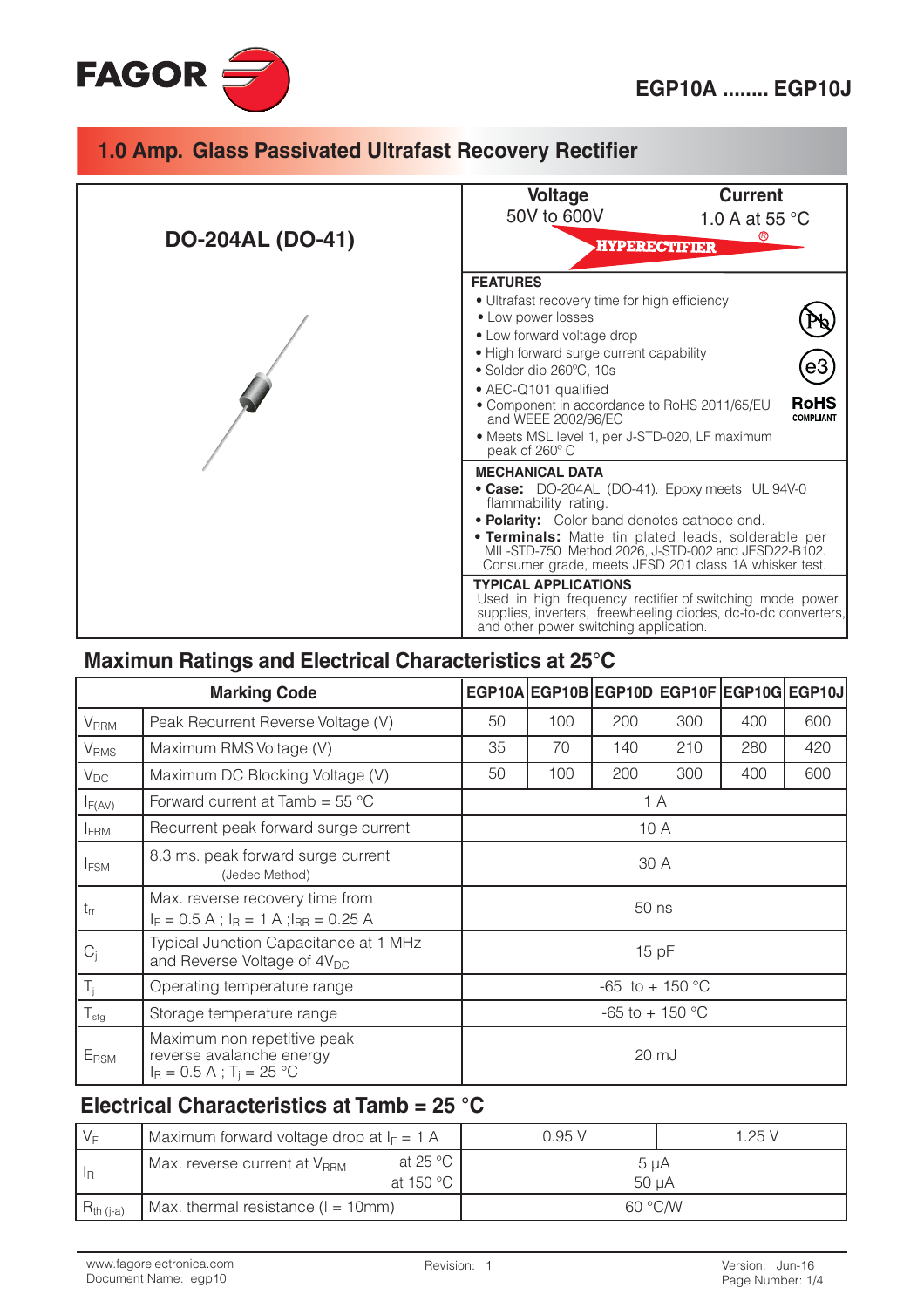

## **Ordering information**

| <b>PREFERRED P/N</b> | <b>PACKAGE CODE</b> | <b>DELIVERY MODE</b>       | <b>BASE QUANTITY</b> | UNIT WEIGHT (g) |
|----------------------|---------------------|----------------------------|----------------------|-----------------|
| EGP10D AMP           | AMP                 | AMMO BOX                   | 5.000                | 0.325           |
| EGP10D TR            | ΤR                  | 14" diameter tape and reel | 5.000                | 0.325           |

# Package Outline Dimensions: (mm) DO-204AL (DO-41)

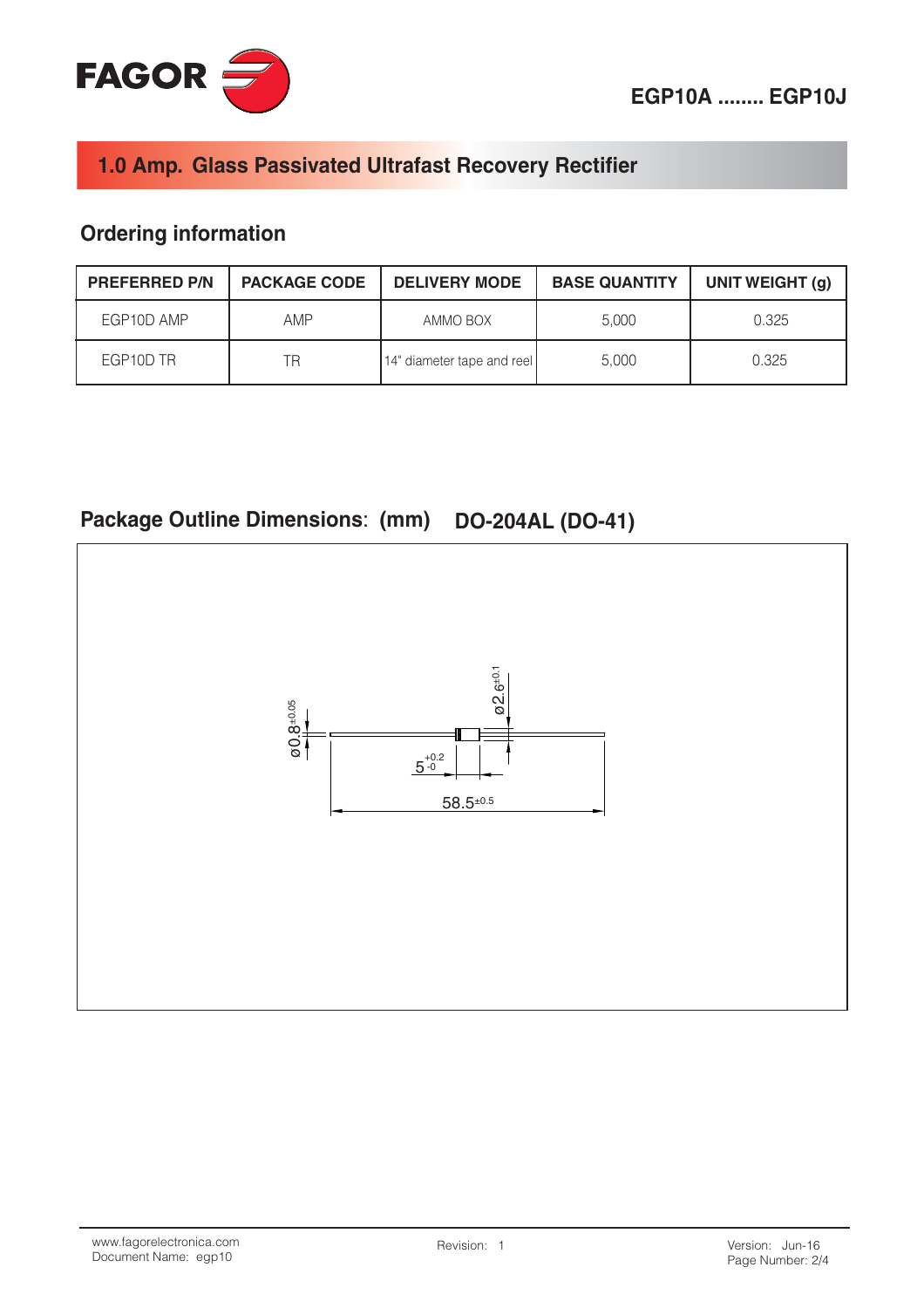![](_page_2_Picture_1.jpeg)

Ratings and Characteristics (Ta 25 °C unless otherwise noted)

![](_page_2_Figure_4.jpeg)